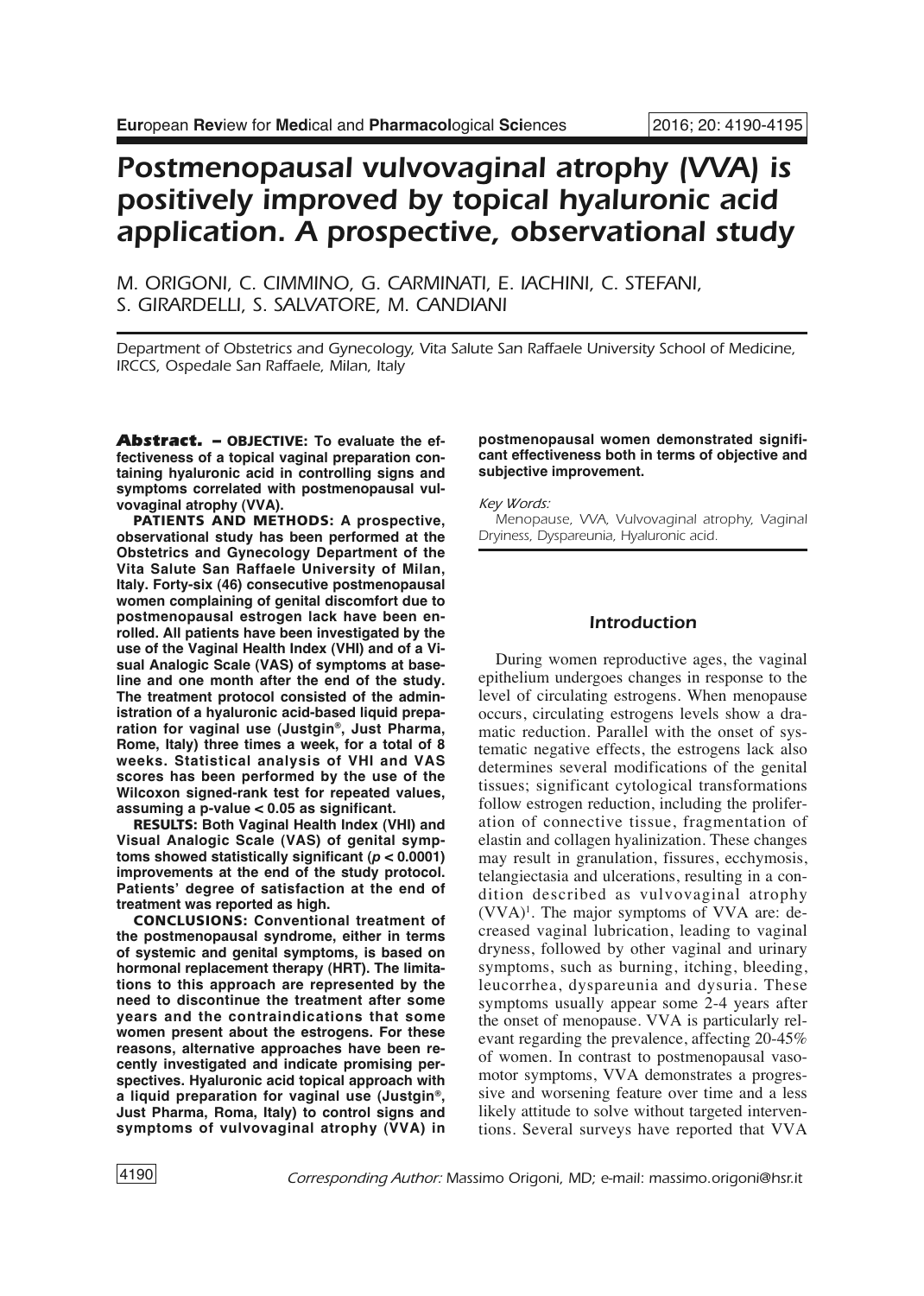symptoms significantly contribute to determine an adverse emotional and physical impact on patients and their partners through unsatisfactory sexual relationships<sup>2,3</sup>. The main therapeutic objective in managing VVA is to relieve genital symptoms as well as trying to restore the vaginal environment to a healthy condition<sup>4</sup>. Historically, vaginal estrogens have been considered the gold standard of treatment for the relief of VVA symptoms; topical estrogen administration has been widely preferred compared to the systemic modality when genital symptoms are the only complaint and, moreover, low-dose vaginal estrogen administration has been proven to reach optimal effectiveness with minimal side effects and systemic absorption<sup>5</sup>. On the other side, the estrogen-based approach represents, in a significant percentage of postmenopausal women, a kind of limiting factor for several reasons: fear of cancer risk increase, personal and/or cultural reasons, or even identified contraindications. In fact, no conclusive data are available about the longterm safety of vaginal administration of estrogens in particular subgroups of patients<sup>6</sup>. In this view, the state-of-the-art position statements about the optimal approach for the relief of VVA symptoms take into great consideration the patients' preferences and willing, the personal needs and the cultural positions. A quite extensive number of non-hormonal vaginal preparations has been suggested in recent years and proposed as an alternative approach, lubricants and vaginal moisturizers being the most frequently prescribed in clinical practice. For this, it is now a good practice to give patients a comprehensive and detailed information about the available options. In the group of non-hormonal treatments, hyaluronic acid owns many of the characteristics that represent a consistent background for the treatment of VVA symptoms<sup>7</sup>.

## *Background*

The vaginal epithelium is particularly sensitive to the effects of circulating estrogens in women; at menopause, when a dramatic reduction of estrogens occurs, this epithelium strongly modify its structure, with progressive and worsening atrophic changes. Hyaluronic acid is a natural polysaccharide that represents an important part of the extra-cellular matrix of the skin and cartilage. This substance is able to storage large amounts of water molecules and has a key role due to the properties of formation and conservation of extra-cellular inflation, skin moistening in the case of inflammation and preservation of water equilibrium. Also, it is widely effective in the treatment of skin diseases due to the preservation of tissue consistency, facilitating the cellular migration in cases of inflammation and also the process of improvement and regeneration of damaged tissues<sup>8</sup>.

# *Patients and Methods*

The study has been performed between 2015 and 2016 at the Department of Obstetrics and Gynecology of Vita Salute San Raffaele University School of Medicine, Milan, Italy. In this period, 46 consecutive postmenopausal women have been identified, recruited and enrolled in the trial. All patients participated to the trial on a volunteer basis after having received the proposal in the office visits of the Gynecological Department consultations. The selection criteria of cases were based on the presence of patients' complaint of vulvovaginal signs and symptoms correlated with postmenopausal lack of estrogens: vulvovaginal atrophy, genital dryness, vaginal burning, itching and painful intercourses were the major discomforts reported. Exclusion criteria were: previous use of systemic or topical estrogen-based preparations. All patients were extensively informed of the study design and hypothesis and a signed consent was obtained. According to the study design and the preparation administered, Institutional Review Board (IRB) gave exempt to ethical approval. All patients were prospectively enrolled in the trial after having been comprehensively investigated on the basis of: duration of menopause, gynecological visit, Vaginal Health Index (VHI) score, Visual Analogic Score (VAS) of signs and symptoms. VHI is an objective, scorebased investigation tool, firstly elaborated and published by Gloria Bachmann<sup>9</sup> and comprising of five vaginal parameters evaluated by clinical inspection: elasticity, fluid volume, pH, epithelial integrity and moisture. Each parameter is graded from 1 (worst condition) to 5 (best condition). The VAS of signs and symptoms was subjectively recorded by patients on a personal diary; the parameters evaluated were: vaginal dryness, burning, itching and painful intercourses. Patients were asked to score their symptoms from 1 (best condition) to 10 (worst condition). The study protocol of treatment was based on the application of a hyaluronic acid-based liquid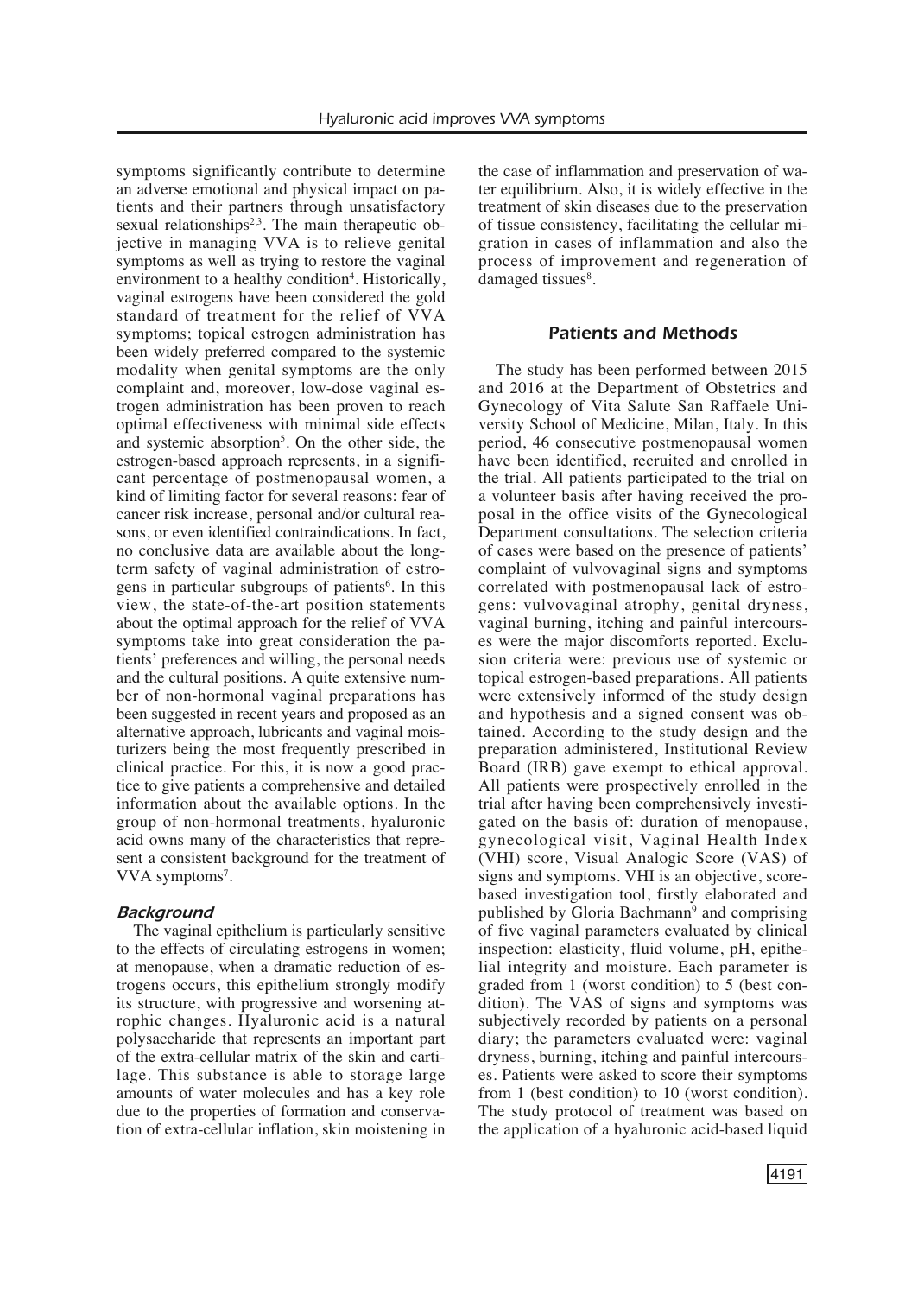preparation for vaginal use (Justgin®, Just Pharma, Rome, Italy) three times a week for a total of 8 weeks. All cases have been again investigated with the use both VHI and VAS of symptoms one month after the end of treatment, At the same time, patients were asked to report their degree of satisfaction, according to a 5 point Likert scale (very satisfied, satisfied, uncertain, dissatisfied and very dissatisfied). Treatment was considered satisfactory when patients were very satisfied or satisfied.

## *Statistical Analysis*

Statistical analysis of VHI and VAS scores has been performed by the use of the Wilcoxon signed-rank test for repeated values, assuming a  $p$ -value  $< 0.05$  as statistically significant.

#### *Results*

The study group consisted of 46 consecutive postmenopausal women; mean age of patients was 57.8 years (min. 49 – max. 67 yrs, 95% CI 8.9 to 10.4) and mean duration of menopause was 6.5 years from onset. All 46 patients completed the trial since neither adverse effects nor spontaneous dropouts were observed. As far as it concerned the Vaginal Health Index (VHI), mean VHI at the enrollment in the trial was 9.65 (min. 5 – max. 16; 95% CI 8.90 to 10.40) underlying that vulvovaginal atrophy objective signs were particularly relevant. When the patients underwent final VHI evaluation one month after the end of the hyaluronic acid-based protocol, mean VHI showed a statistically significant improvement to the value of 19.96 (min. 15 – max. 23; 95% CI 19.38 to 20.54) (*p* < 0.0001) (Figure 1).

With regard to patients' subjective Visual Analogic Scale (VAS) of symptoms – dryness, burning, itching and dyspareunia – a mean value of 7.65, 5.15, 2.21, and 5.63 was reported for the four parameters respectively; it is noteworthy that vaginal dryness (mean VAS 7.65) and



*Figure 1.* Vaginal Health Index (VHI) mean scores at baseline and after treatment (Wilcoxon signed-rank test: *p* < 0.0001).

painful intercourses (mean VAS 5.63) emerged as the most relevant negative symptoms in this group of patients. On the other end, vaginal itching (mean VAS 2.21) was reported as less invalidating. At the end of treatment, all the baseline VAS scores showed a statistically significant (*p*  $\lt$  0.0001) improvement as high as 3.95, 2.93, 1.13 and 3.54 respectively; these improvements are summarized in Table I and Figure 2. Concerning the personal satisfaction, according to the 5-point Likert scale, a 95% degree of patients' satisfaction was obtained.

# *Discussion*

VVA is a chronic, progressive and worsening condition depending on the estrogen dramatic decrease that occurs at menopause. According to several surveys published in recent years, the prevalence of VVA among postmenopausal women is particularly relevant, accounting for almost 50% of women. These findings can reasonably underestimate the real dimension of the condition, as these patients are frequently reluctant to complain and report their symptoms,

**Table I.** Visual Analogic Scale (VAS) mean scores of symptoms.

|                      | <b>Baseline</b> | <b>Final</b> | p-value  |
|----------------------|-----------------|--------------|----------|
| Vaginal dryiness     | 7.65            | 3.95         | < 0.0001 |
| Vaginal burning      | 5.15            | 2.93         | < 0.0001 |
| Genital itching      | 2.21            | 1.13         | < 0.0001 |
| Painful intercourses | 5.63            | 3.54         | < 0.0001 |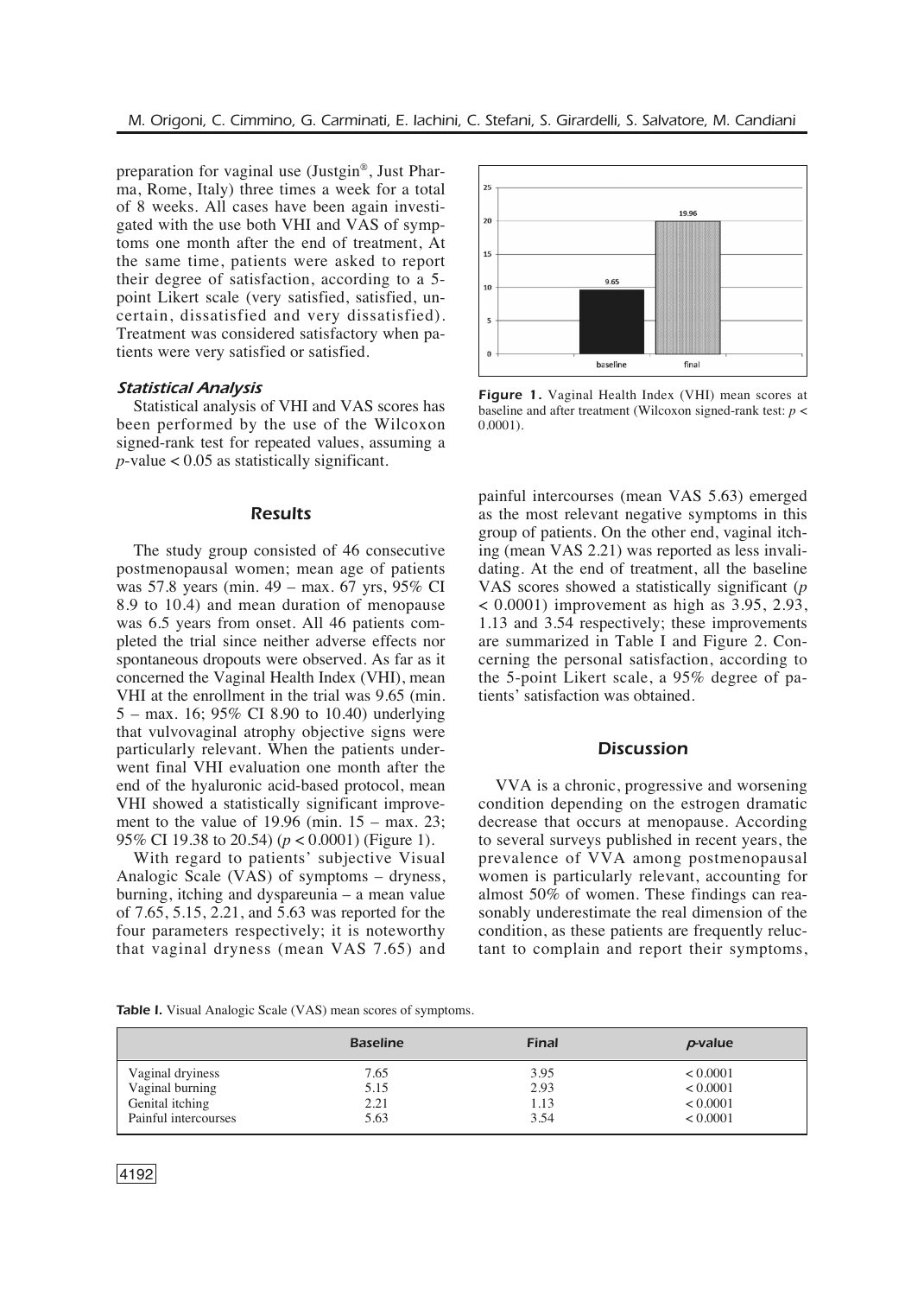

*Figure 2.* Visual Analogic Scale (VAS) mean scores of symptoms at baseline and after treatment (Wilcoxon signed-rank test:  $p < 0.0001$ ).

GPs are often poorly educated to investigate properly their patients and gynecologists should be encouraged to be proactive. For these reasons, VVA despite its high prevalence remains poorly recognized and undertreated<sup>10</sup>. Based on the available data, systemic estrogen replacement therapy is not recommended for the sole purpose of VVA symptoms treatment. Symptomatic postmenopausal women might derive benefit from systemic hormones, which could improve some aspects of sexual function by addressing bothersome estrogen deficiency symptoms. However, the decision to start a systemic estrogen therapy must be personalized and patients must be adequately informed about the risks and benefits, with particular attention to cardiovascular, thrombotic, and breast cancer risks. There is clear and consistent evidence for the benefits of vaginal estrogen therapy in women who have vaginal symptoms and dyspareunia. Vaginal estrogen therapy and ospemifene are effective and indicated for the treatment of  $VVA^{11,12}$ . In spite of available reassurances to the contrary, many women still fear estrogen therapy and feel very uncomfortable or present some kind of limitations, according to personal history and/or risk factors. Moreover, no data are available regarding the long-term safety of vaginal estrogen therapy. Alternative options to obtain relief of VVA symptoms include non-hormonal vaginal lubricants and moisturizers, as well as regular sexual activity. Regular use of non-hormonal vaginal lubricants and moisturizers may reduce friction-related irritation of atrophic tissue during vaginal intercourse, thus providing a transient benefit. Recently, very interesting evidence of safety, effectiveness and acceptability of fractional  $CO<sub>2</sub>$ laser treatment of VVA symptoms has been reported in the literature<sup>13-16</sup>. As far as it concerns hyaluronic acid, this compound has been largely studied and investigated in many dermatologic, ocular and osteoarticular applications requiring tissue remodeling; vaginal atrophy has also been investigated with promising results<sup>17-19</sup>. The results of the present investigation with a hyaluronic acid-based vaginal liquid preparation commercially available in Italy (Justgin®, Just Pharma, Rome, Italy), strongly supports the indication of such a preparation for the relief of genital symptoms due to VVA. In terms of mechanisms of action details, the high molecular weight hyaluronic acid acts as a protective macromolecule for the vaginal mucosa and also favours the penetration of the low molecular weight molecule into the deeper vaginal layers.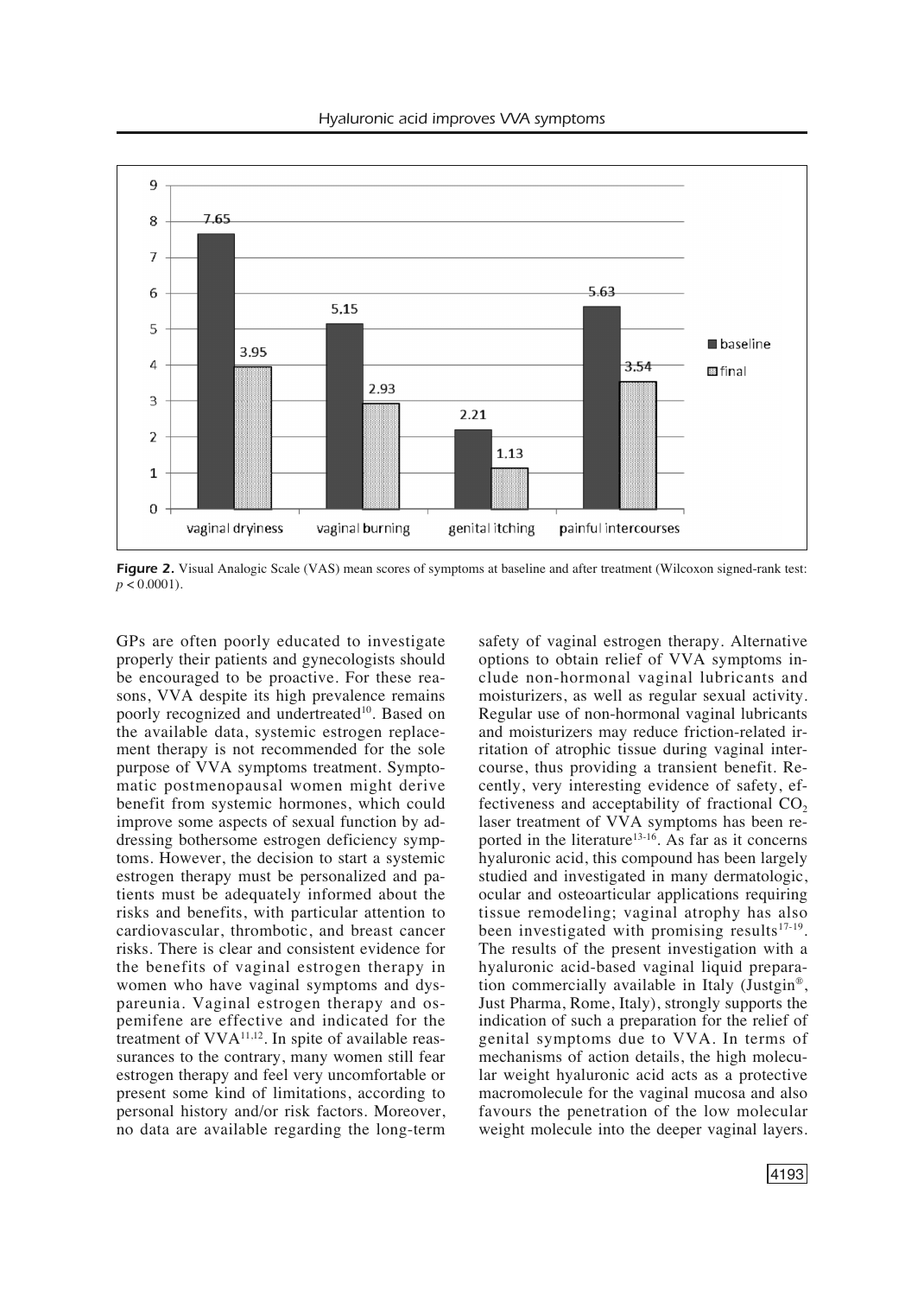Our results indicate a robust statistical significance of the improvements of symptoms, both objectively by the use of the Vaginal health Index (VHI) and subjectively with a Visual Analogic Scale (VAS) of symptoms, after a 2 month treatment with the hyaluronic acid liquid preparation for vaginal use. In particular, the most significant improvements have been reported as far as it concerned vaginal dryness and painful intercourses, therefore strongly improving the Quality of Life (QoL) of these women; in this view, the patients' degree of satisfaction at the end of the trial was reported as high as 95%. Previous positive results of the use of vaginal hyaluronic acid preparations in symptomatic postmenopausal women<sup>20-22</sup> are available in literature and, even when compared with vaginal estrogen, hyaluronic acid demonstrated similar effectiveness<sup>19</sup>. The results of the present work differ from the previous experiences concerning the hyaluronic acid way of vaginal administration; in fact, all the previously published results refer to vaginal creams and/or suppositories that, as underlined by several surveys, often determine a low degree of satisfaction and compliance, leading to a significant percentage of treatment discontinuation<sup>10</sup>. The liquid preparation, due to its intrinsic characteristics, appears to be very well tolerated and accepted by patients, determining the absence of dropout cases from the study group and contributing to the final degree of satisfaction.

## *Conclusions*

In accordance with the actual statement that postmenopausal women complaining of VVA discomforts should always comprehensively be informed of all the therapeutic available alternatives, and in accordance with experts' opinions that sexual satisfaction and QoL after menopause should be of primary importance for care providers, the results of the present study support the effectiveness of hyaluronic acid in obtaining significant improvements of VVA related symptoms and the inclusion of hyaluronic acid in the pool of effective non-hormonal treatments.

#### –––––––––––––––––-––– *Conflict of Interest*

### *References*

- 1) *MACBRIDE MB, RHODES DJ, SHUSTER LT*. Vulvovaginal atrophy. Mayo Clin Proc 2010; 85: 87-94.
- 2) *NAPPI RE, PALACIOS S*. Impact of vulvovaginal atrophy on sexual health and quality of life at postmenopause. Climateric 2014; 17: 3-9.
- 3) *LEVINE KB, WILLIAMS RE, HARTMANN KE*. Vulvovaginal atrophy is strongly associated with female sexual dysfunction among sexually active postmenopausal women. Menopause 2008; 15: 661- 666.
- 4) *STURDEE DW, PANAY N*. International Menopause Society Writing Group. Recommendations for the management of postmenopausal vaginal atrophy. Climacteric 2010; 13: 509-522.
- 5) *[NAMS]* Management of symptomatic vulvovaginal atrophy: 2013 position statement of The North American Menopause Society. Menopause 2013; 20: 888-902.
- 6) *NEVES-E-CASTRO M, BIRKHAUSER M, SAMSIOE G, LAM-BRINOUDAKI I, PALACIOS S, BORREGO RS, LLANEZA P, CEAUSU I, DEPYPERE H, EREL CT, PÉREZ-LÓPEZ FR, SCHENCK-GUSTAFSSON K, VAN DER SCHOUW YT, SI-MONCINI T, TREMOLLIERES F, REES M*. EMAS position statement: The ten point guide to the integral management of menopausal health. Maturitas 2015; 81: 88-92.
- 7) *CHEN J, GENG L, SONG X, LI H, GIORDAN N, LIAO Q.* Evaluation of the efficacy and safety of hyaluronic acid vaginal gel to ease vaginal dryness: a multicenter, randomized, controlled, open-label, parallel-group, clinical trial. J Sex Med 2013; 10: 1575- 1584.
- 8) *LIU SB, LIU SL, GAN XL, ZHOU Q, HU LN*. The effects of hyaluronic acid vaginal gel on the vaginal epithelium of ovariectomized rats. Gynecol Endocrinol 2015; 31: 208-213.
- 9) *BACHMANN G*. Urogenital ageing: an old problem newly recognized. Maturitas 1995; Suppl. 1: S1- S5.
- 10) *NAPPI RE, BIGLIA N, CAGNACCI A, DI CARLO C, LUISI S, PAOLETTI AM*. Diagnosis and management of symptoms associated with vulvovaginal atrophy: expert opinion on behalf of the Italian VVA study group. Gynecol Endocrinol 2016; 17: 1-5.
- 11) *SANTORO N, WORSLEY R, MILLER KK, PARISH SJ, DAVIS SR*. Role of estrogens and estrogen-like compounds in female sexual function and dysfunction. J Sex Med 2016; 13: 305-316.
- 12) *PORTMAN D, PALACIOS S, NAPPI RE, MUECK AO.* Ospemifene, a nonestrogen selective estrogen receptor modulator for the treatment of vaginal dryness associated with postmenopausal vulvar and vaginal atrophy: a randomised, placebo-controlled, phase III trial. Maturitas 2014; 78: 91-98.
- 13) *SALVATORE S, LEONE ROBERTI MAGGIORE U, ATHANASIOU S, ORIGONI M, CANDIANI M, CALLIGARO A, ZERBINATI N*. Histological study on the effects of microablative fractional  $CO<sub>2</sub>$  laser on atrophic vaginal tissue: an ex vivo study. Menopause 2015; 22: 845-849.

All the authors of the submitted manuscript declare under their responsibility that no financial interests related to the article have to be disclosed.